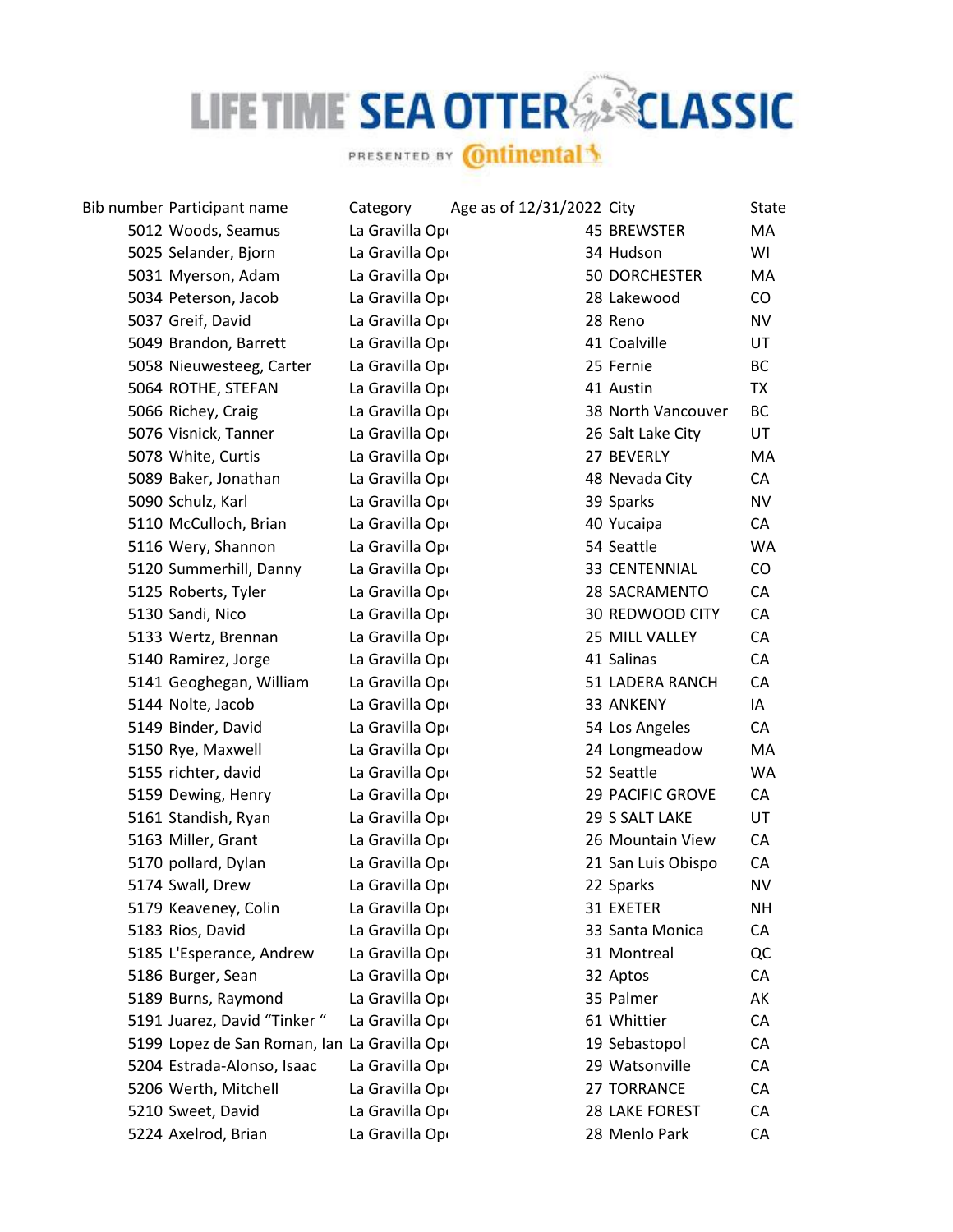## LIFE TIME SEA OTTER SERICLASSIC

PRESENTED BY **Ontinental** 

| 239 Decker, Carl         | La Gravilla Op | 47 Bend                   | OR.        |
|--------------------------|----------------|---------------------------|------------|
| 244 Cabauatan, Aristotle | La Gravilla Op | 54 Santa Clara            | CA         |
| 250 Arteaga, Erick       | La Gravilla Op | 36 Ben Lomond             | CA         |
| 260 Magee, Jake          | La Gravilla Op | 35 Boulder                | CO         |
| 266 Holbert, Landon      | La Gravilla Op | 27 Portland               | OR         |
| 267 Ebert, Sam           | La Gravilla Op | 30 Norwalk                | <b>CT</b>  |
| 30 Desilets, Justin      | Open Men       | 43 BLUFFDALE              | UT         |
| 63 Vrouwenvelder, Lukas  | Open Men       | 27 CHARLOTTESVLE          | VA         |
| 81 Chambers, Justin      | Open Men       | 34 COSTA MESA             | CA         |
| 92 Silveira, Scott       | Open Men       | 42 Westlake Village       | CA         |
| 143 Peck, Justin         | Open Men       | 19 Los Gatos              | CA         |
| 149 Brinton, Niles       | Open Men       | 32 SANTA CRUZ             | CA         |
| 305 Norris, Jeremy       | Open Men       | <b>24 FORT COLLINS</b>    | CO         |
| 313 Wessling, John       | Open Men       | 31 PARK CITY              | UT         |
| 327 Willsey, Cooper      | Open Men       | 25 CARBONDALE             | CO         |
| 336 Nadell, Henry        | Open Men       | 25 CARBONDALE             | CO         |
| 374 Hall, Carter         | Open Men       | 26 BOZEMAN                | MT         |
| 378 Fryer, Dylan         | Open Men       | 22 SAN ANSELMO            | CA         |
| 447 Atkinson, Dylan      | Open Men       | 20 Los Gatos              | CA         |
| 497 Starman, Jaka        | Open Men       | 20 SANTA BARBARA          | CA         |
| 502 Bradshaw, Tom        | Open Men       | 29 Garibaldi Highlands BC |            |
| 563 Shaw, Samuel         | Open Men       | 30 Rotorua                | <b>BOP</b> |
| 564 Miers, Lucas         | Open Men       | 20 Reno                   | NV         |
| 586 Bottcher, Caleb      | Open Men       | 21 Palmerston North       | <b>MWT</b> |
| 616 Wood, Calder         | Open Men       | 22 ANACORTES              | <b>WA</b>  |
| 620 Hannon, Trafford     | Open Men       | 34 Holt                   | MI         |
| 623 Sirtoli, Jordan      | Open Men       | 31 New Hartford           | <b>NY</b>  |
| 634 Duncan, Jackson      | Open Men       | 30 Santa Rosa             | CA         |
| 635 Indart, Ried         | Open Men       | 20 Reno                   | <b>NV</b>  |
| 640 Mullins, Charlie     | Open Men       | 36 GROVE CITY             | PA         |
| 689 Stumm, Avery         | Open Men       | 27 Grand Blanc            | MI         |
| 706 Junge, Frederick     | Open Men       | 26 Pinckney               | MI         |
| 729 Johnson, Shane       | Open Men       | 39 Redmond                | OR         |
| 741 Paton, Cole          | Open Men       | 25 Cashmere               | WA         |
| 746 Chandler, Jett       | Open Men       | 32 Salinas                | CA         |
| 782 Skilsky, Cal         | Open Men       | 27 Phoenix                | AZ         |
| 806 Farnworth, Landon    | Open Men       | 23 Roseville              | CA         |
| 832 Velazquez, Jose      | Open Men       | <b>50 PORTERVILLE</b>     | CA         |
| 844 Williams, Reed       | Open Men       | 23 Portola Valley         | CA         |
| 846 Trudeau, Kyle        | Open Men       | 29 Tucson                 | AZ         |
| 850 Jetton, Lee          | Open Men       | 22 East Garrison          | CA         |
| 851 Emmott, Canyon       | Open Men       | 27 Midway                 | UT         |
|                          |                |                           |            |